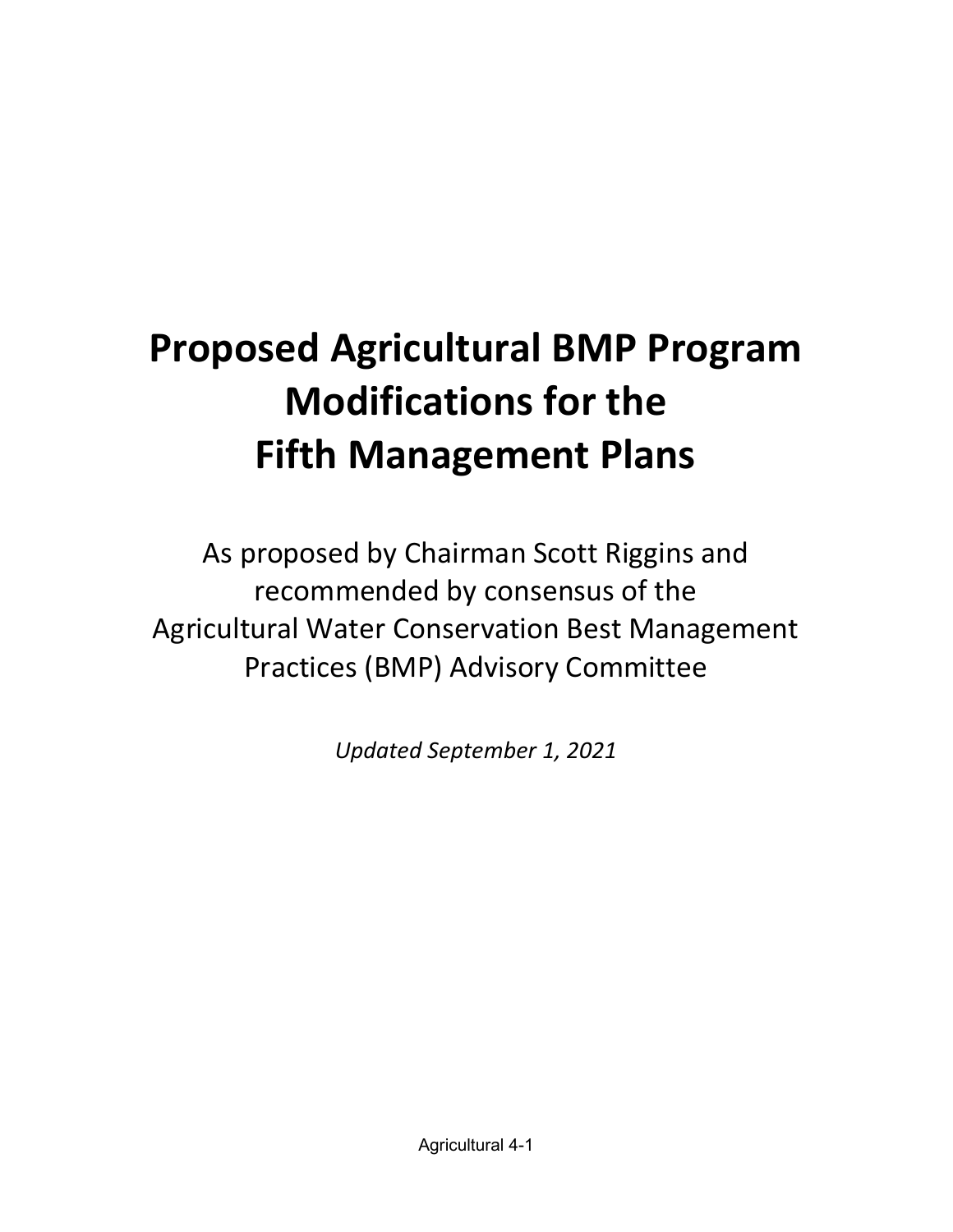# APPENDIX 4B BEST MANAGEMENT PRACTICES PROGRAM SECTION I: APPROVED BEST MANAGEMENT PRACTICES & POINTS

# BMP CATEGORY 1. WATER CONVEYANCE SYSTEM IMPROVEMENTS

Description: A farm's water conveyance system allows water to be conveyed from an irrigation district delivery point or a well head for irrigation of each field. This category includes water conveyance system improvements that qualify as approved BMPs.

## Approved Water Conveyance Improvements

#### BMP 1.1 Concrete-lLined ditch

Definition: A means of transporting water to farm fields via a well-maintained concrete-lined ditch (open channel) or a lining that performs at least equivalently to a well-maintained concrete lining in order to minimize transmission losses through seepage.

## BMP 1.2 Pipelines

Definition: Any type of low or high-pressure pipeline (closed conduit) used to convey water to a farm field in order to reduce or eliminate water loss prior to the act of irrigation. Pipelines may be constructed of PVC, ABS, concrete, aluminum, and or steel.

## BMP 1.3 Drainback system

Definition: Level irrigation system technology utilizing headland channel conveyance which is designed and maintained to "drain" excess water applications from one irrigated field to the next down gradient field.

## Substitute Practice: Water Conveyance Improvements

A new or existing water conveyance improvement method not listed above that the Director determines will likely result in a reduction in transmission losses at least equivalent to the reduction in transmission losses that would result from the implementation of one of the approved improvements described in this category.

The Director may add an approved substitute practice to the list of Approved Best Management Practices, pursuant to the procedure set forth in Section II of this appendix. A copy of the most recent list of additional BMPs shall be posted on the ADWR's website and shall be on file with ADWR.

# CATEGORY 1: POINT VALUE DETERMINATION

An applicant for the BMP Program must select one or more of the water conveyance system improvement BMPs described above in the application for the BMP Program. A BMP may be selected only if it is being implemented on the farm at the time the application is filed. The total points for the BMP or BMPs selected in this category shall be calculated by estimating the percentage of the farm's irrigated acreage served by the selected BMP or BMPs, and then determining the point value for that percentage in the Category 1: Water Conveyance System – Point Table below. For purposes of this determination, "irrigated acreage" means those acres within the farm that will be irrigated while the applicant is regulated under the BMP Program. If the applicant selects more than one BMP in this category, an acre shall not be counted twice in determining the total percentage of the farm's irrigated acreage served by the BMPs. In this category, the maximum number of points allowed is four and the minimum number is onethree.

| <b>CATEGORY 1: POINTS TABLE</b>                                             |                    |
|-----------------------------------------------------------------------------|--------------------|
| Percentage of Farm's total<br>irrigated acreage served by the approved BMPs | <b>Point Value</b> |
| 60-64                                                                       | 1.0                |
| 65-69                                                                       | 1.3                |
| 70-74                                                                       | 1.8                |
| 75-79                                                                       | 2.3                |
| 80-84                                                                       | 2.8                |
| 85-89                                                                       | 3.3                |
| 90-94                                                                       | 3.8                |
| 95-100                                                                      | 4.0                |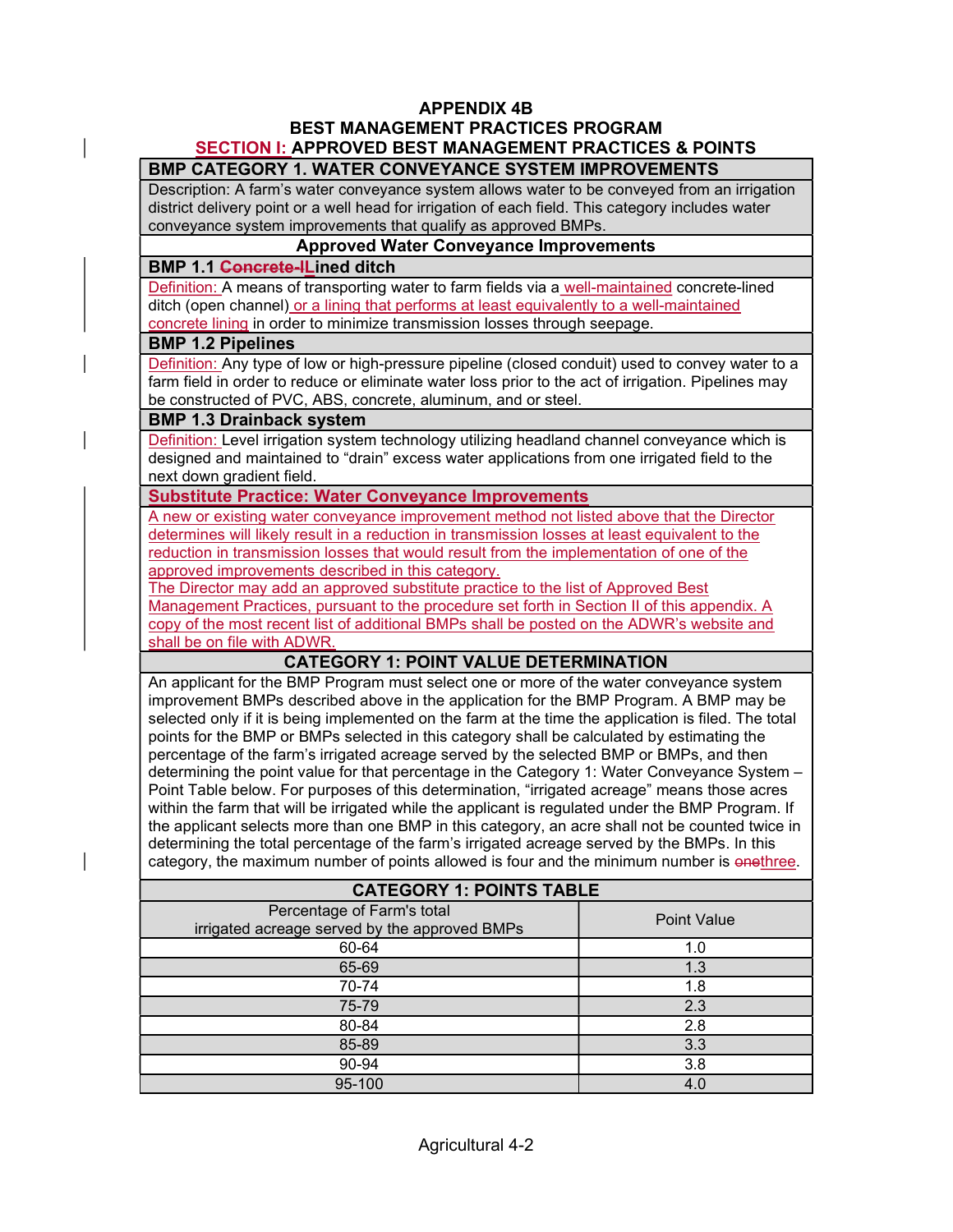# APPENDIX 4B BEST MANAGEMENT PRACTICES PROGRAM SECTION I: APPROVED BEST MANAGEMENT PRACTICES & POINTS

# BMP CATEGORY 2. FARM IRRIGATION SYSTEMS

Description: Farm irrigation systems are the methods by which a farm field is irrigated. Farm irrigation systems include slope, modified slope, level or near level, sprinkler, trickle or drip, or any combination thereof. This category includes farm irrigation systems that qualify as approved BMPs.

#### Approved Farm Irrigation Systems

## BMP 2.1 Slope systems without uniform grades with tailwater reuse - (0.5 Point)

Definition: Sloped fields without uniform grades with a constructed recovery system that allows for the reuse of water that runs off the end of the field after an irrigation event.

#### BMP 2.2 Uniform slope systems without tailwater reuse - (0.5 Point)

Definition: Sloped fields that have been engineered to uniform grades with no means of reusing the water that runs off the end of the field after an irrigation event.

#### BMP 2.3 Uniform slope systems with tailwater reuse - (1.5 Points)

Definition: Sloped fields that have been engineered to uniform grades with a constructed recovery system that allows for the reuse of water that runs off the end of the field after an irrigation event.

#### BMP 2.4 Uniform slope within an irrigation district that captures and redistributes return flows - (1.5 Points)

Definition: Sloped fields that have been engineered to uniform grades enabling an irrigation district to collect the water that leaves a farm field after an irrigation event for distribution to another farm field.

## BMP 2.5 Modified slope systems - (2 Points)

Definition: Sloped fields that have been engineered to uniform grades in the upper portion of the field, with the bottom portion generally having a field slope of 0.0 to 0.2 feet of total fall in the direction of irrigation. All irrigation water is retained on the field.

BMP 2.6 Uniform slope systems with polyacrylamide in applied irrigation, with either tailwater reuse or within an irrigation district that captures and redistributes return flows – (2 Points)

Definition: Sloped fields that have been engineered to uniform grades with either a constructed recovery system that allows for the reuse of water that runs off the end of the field after an irrigation event or within an irrigation district that collects the water that leaves a farm field after an irrigation event for distribution to another farm field. In addition, irrigation efficiency is improved by applying polyacrylamide to the irrigation water. This compound is a flocculating agent which removes suspended soil from the water and allows the soil to stay in place, reducing soil erosion in the furrow or border and improving the soil uptake of water.

#### BMP 2.6-7 High pressure sprinkler systems - (2 Points)

Definition: Side-roll, linear, center-pivot, and solid set designs that operate at mainline-nozzle water pressures of 10 pounds per square inch (psi) or more.

#### BMP 2.78 Non-Minimum qualifying low pressure sprinkler systems-(2.0 Points)

Definition: Linear and center pivot sprinkler designs that operate at water pressures measured at the high end of the mainlinenozzle of no greater than 10 psi and possess any of the following disqualifying conditions:

1. Field slopes beneath a sprinkler system that exceed 0.25 foot/100 feet

fall along any bisecting line within a circle or in the direction of irrigation in a linear.

2. Lack of a mainline factory water filtration system that minimizes sediment and particle blockage and wear in the sprinkler regulators.

3. Lack of an automatic main water supply pump shut down system in the event of sprinkler forward travel failure.

BMP 2.89 NonMinimum-qualifying trickle irrigation systems- (2.0 Points)

Definition: Pressurized drip or subsurface irrigation system that possess any of the following disqualifying conditions:

1. A pressurized drip or subsurface irrigation system that delivers less than 90% of the original designed gallons per minute (GPM) and cannot be corrected in a way that is economically feasible.Any installed drip tape or drip lines that are over 10 years old.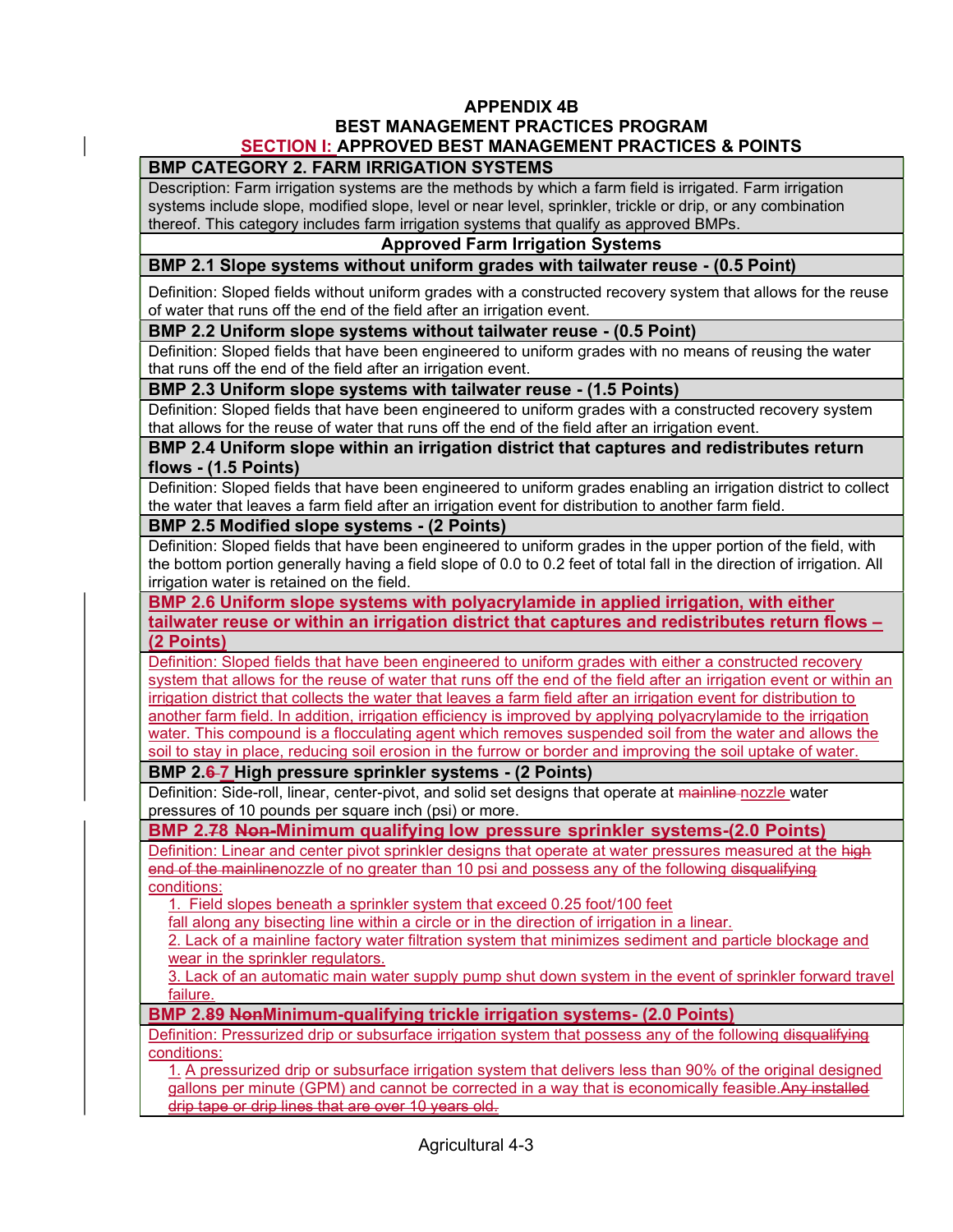2. Lack of a system to visually or through pressure measurement check all lateral and other diversion values for leakage.

3. Lack of organizational policies for management and labor that assure that all visible leaks in drip lines and related systems are repaired within 12 hours and to retain leaked water on the field.6 hours and in no event shall leak waters leave the perimeter of the field unit.

## BMP 2.7-910 Near level systems - (2.53.0 Points)

Definition: Sloped fields that have been engineered to uniform grades between 0.2-031 to 0.5-06 feetfoot per 100 feet of total fall in the direction of irrigation over the entire length of the field. All irrigation water is retained on the field.

## APPENDIX 4B BEST MANAGEMENT PRACTICES PROGRAM SECTION I: APPROVED BEST MANAGEMENT PRACTICES & POINTS

## BMP 2.8-101 Level systems - (3-4 Points)

Definition: Level border or level furrow system where the field slope may vary from 0.0 to 0.2–03 -foot per 100 feettotal of fall in the direction of irrigation over the entire length of the field. Either all irrigation water is retained on the field or a level drainback system is used.

## BMP 2.9 112 Qualifying low pressure sprinkler systems - (4 Points)

Definition: Linear and center-pivot sprinkler designs that operate at water pressures measured at the nozzle high end of the mainline of no greater than 10 psi with none of the disqualifying conditions enumerated in BMP 2.7.

## BMP 2.40-123 Qualifying Trickle irrigation systems - (4 Points)

Definition: Pressurized drip or subsurface irrigation capable of applying precise amounts of water to the crop root zone (also referred to as drip irrigation) with none of the disqualifying conditions enumerated in BMP 2.8.

## Substitute Farm Irrigation System

## Substitute Practice: Farm Irrigation Systems - (1-4 Points)

Definition: A new or existing farm irrigation system definition, or, a different remedy for an existing BMP practice disqualificationminimum qualifying condition not listed above that the Director determines will likely result in water savingsefficiency on the farm at least equivalent to the water savingsefficiency that would result from implementation of one of the approved BMPs described in this category. The Director may add an approved substitute practice to the list of Approved Best Management Practices pursuant to the procedure set forth in Section II of this appendix. A copy of the most recent list of additional BMPs shall be posted on the ADWR's website and shall be on file with ADWR.

# CATEGORY 2: POINT VALUE DETERMINATION

An applicant for the BMP Program must select one or more of the farm irrigation systems BMPs described above in the application for the BMP Program. A BMP may be selected only if it is being implemented on the farm at the time the application is filed. The points for a BMP selected in this category shall be calculated by multiplying the points assigned to the BMP as shown above by the percentage of the farm's irrigated acreage served by the irrigation system described in the BMP. For purposes of this determination, "irrigated acreage" means those acres within the farm that will be irrigated while the applicant is regulated under the BMP Program. If the applicant selects more than one BMP in this category, an acre shall not be counted twice in determining the total percentage of the farm's irrigated acreage served by the BMPs. In this category, the maximum number of points allowed is four and the minimum number is two.

## BMP CATEGORY 3. IRRIGATION WATER MANAGEMENT PRACTICES

Description: Irrigation water management practices include management practices that, when implemented properly, will increase a farm's overall efficiency of water application in a growing season. This category includes irrigation water management practices that qualify as approved BMPs.

# Approved Irrigation Water Management Practices

#### BMP 3.1 Laser or GPS touch-up - (1 Point)

Definition: Annual re-establishment of precision laser or GPS grades to ensure good advancement of applied irrigation water. Must be applied to a minimum of 20 percent of the near level and level basin acreage irrigated the prior year.

BMP 3.2 Low pressure sprinkler system annual maintenance - (1.0 Point)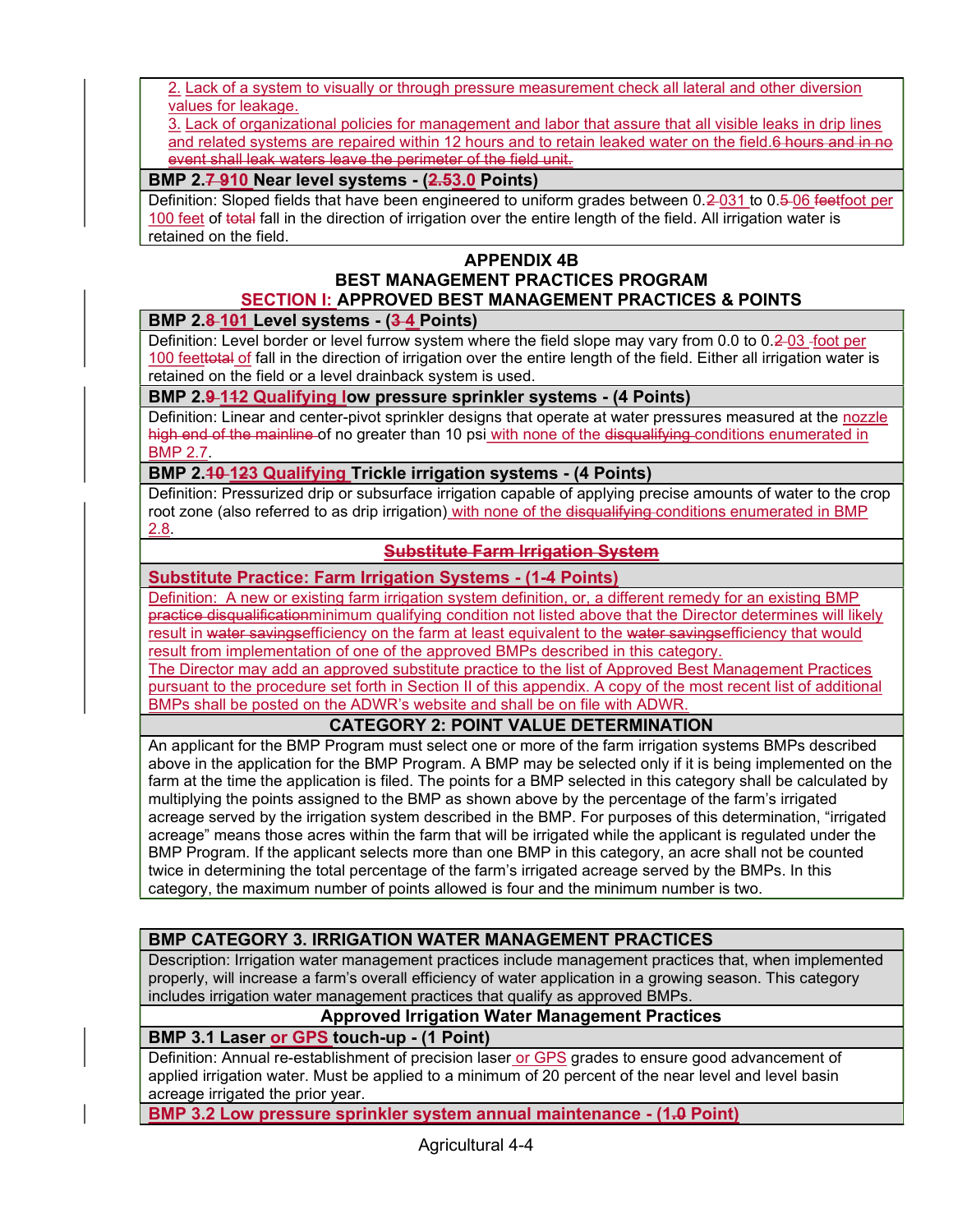Definition: Annual maintenance program on all individual sprinkler systems serving irrigated acreage within a BMP regulated irrigation right. This annual maintenance regime must be a dealer or factory specified broadly based inspection and replacement program performed by a dealer, qualified service agent, or by a BMP operator under the guidelines so specified.

BMP 3.3 Trickle irrigation advanced maintenance drip tape or line replacement program -  $(1.9$  Point)

Definition: Drip Tape or Drip lines begin being replaced 510 years after installation on 20% of all irrigated acreage served by trickle irrigation within a BMP regulated irrigation right. Every year thereafter for another 4 years 20% more of all drip tape or drip lines is replaced. At the end of 105 years all original drip tape & lines have been replaced.

A BMP Program Participant implementing this BMP may apply to the Director to extend the replacement timelines in this BMP by providing flow test results demonstrating that the system delivers at least 90% of the original designed gallons per minute (GPM). The initial application for a timeline extension may be made no earlier than 9 years after the initial installation of the drip tape or drip line. The Director may add up to 2 years to the replacement timeline, and the timeline may be extended multiple times.

## APPENDIX 4B BEST MANAGEMENT PRACTICES PROGRAM SECTION I: APPROVED BEST MANAGEMENT PRACTICES & POINTS

## BMP 3.2-4 Alternate row irrigation - (1 Point)

Definition: The practice of irrigating every other cultivated row during either single or multiple irrigation events to minimize the surface area of applied water. Annually, must be used on at least 20 percent of the acreage irrigated in row crops for at least one irrigation.

## BMP 3.3-5 Furrow checks - (1 Point)

Definition: Manually applied or installed devices placed in rows to raise the water level in the row reducing the velocity to prevent erosion and enhance infiltration rates. Annually, must be used on at least 20 percent of irrigated acreage for at least one irrigation.

# BMP 3.4 6 Angled rows/Angled borders/contour farming - (1 Point)

Definition: Annual practice of reducing row fall through row angling, border angling, and/or contouring to enhance water advancement and infiltration rates. This practice may also minimize or eliminate tailwater runoff. Annually, must be used on at least 20 percent of irrigated acreage.

## BMP 3.5-7 Surge irrigation - (1 Point)

Definition: The practice of applying irrigation water to a field by intermittent surges or pulses of water rather than by a continuous flow rate. The irrigation water advances down the field (or furrow), in stages, allowing uniform water penetration and avoiding tailwater runoff. A gradual sealing and soil conditioning occurs with each progressive surge allowing a more efficient water application. Annually, must be used on at least 20 percent of irrigated acreage.

## BMP 3.6-8 Temporary sprinklers - (1 Point)

Definition: Utilization of portable, roller and/or solid set sprinkler system for meeting pre-irrigation needs, seedling germination to establish a crop, and/or pre-harvest irrigation for maintaining crop quality. This practice reduces water use when compared to conventional flood irrigation techniques that require excessive water applications for seedling germination and/or crop quality. Annually, must be used on at least 20 percent of irrigated acreage.

#### BMP 3.7-9 Participation in an educational irrigation water management program - (1 Point)

Definition: Enrollment in a private, governmental, or ADWR-sponsored educational irrigation water management program that includes irrigation water management topics such as soil water replacement needs, application rates, and irrigation scheduling. Must participate in such a program throughout the entire crop season annually.

#### BMP 3.8-10 Participation in an consultant or irrigation district sponsored-irrigation scheduling service - (1 Point)

Definition: Enrollment inParticipation with a private or governmental consultant or ADWR-sponsored irrigation scheduling service that provides recommendations on soil moisture monitoring, soil water replacement needs, irrigation application rates, and irrigation scheduling dates based on soil moisture monitoring or real-time evapotranspiration data. Must participate in such a program throughout the entire crop season annually.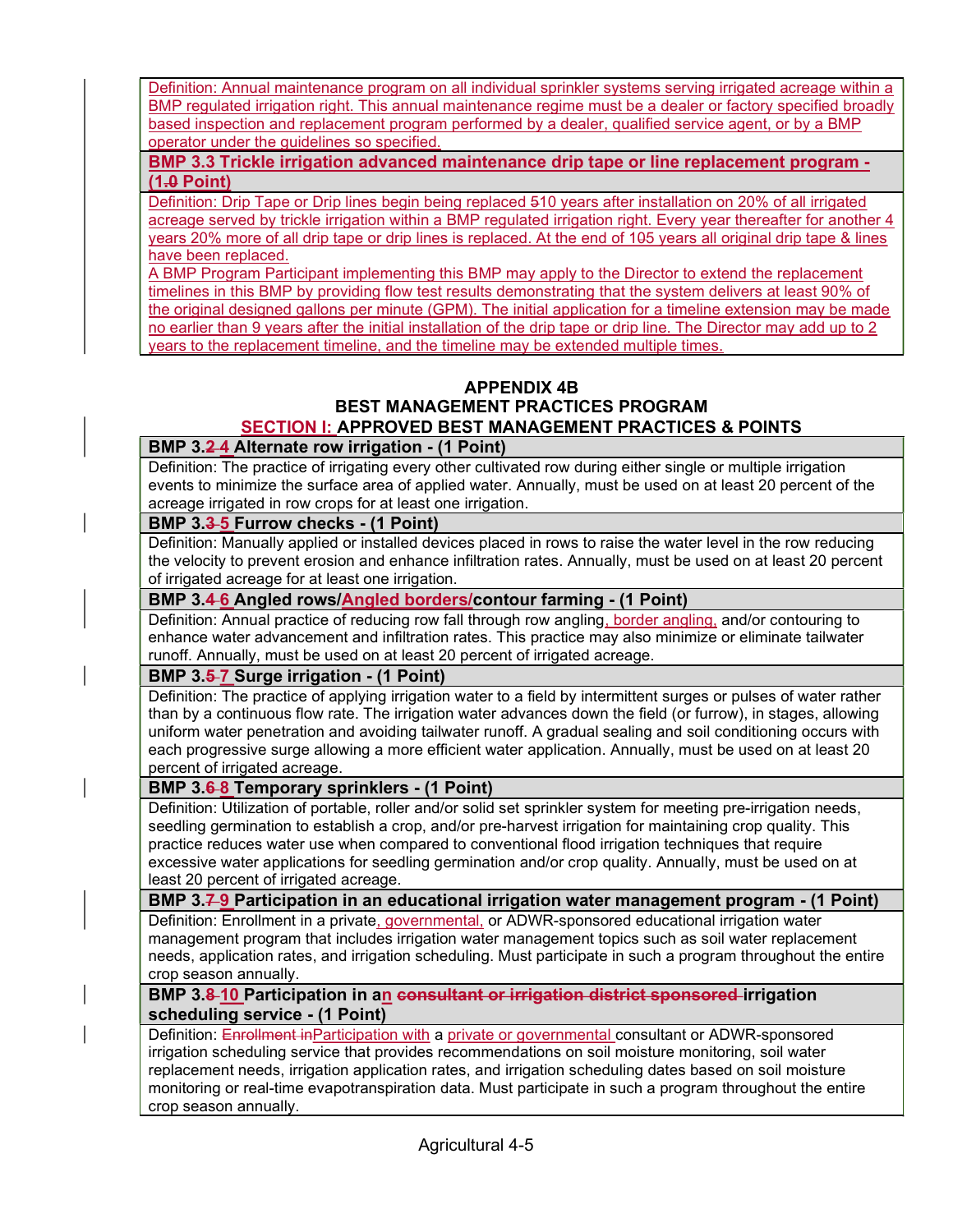BMP 3.9-11 Participation in an irrigation district program to increase the flexibility of water deliveries - (1 Point)

Definition: Enrollment in a cooperative program set up by the irrigation district to assist a farmer with timely irrigation deliveries and shut off, constant flow rates, and other water order guidelines developed by the irrigation district. Must participate in such a program throughout the entire crop season annually.

## BMP 3.40-12 Measure flow rates to determine the amount of water applied - (1 Point)

Definition: Measure flow rates to determine the amount of water applied for each irrigation event on each field for the purpose of achieving good application efficiencies.

## BMP 3 44-13 Soil moisture monitoring - (1 Point)

Definition: Use of a number of accepted methods to monitor/measure soil moisture for the purpose of determining soil water replacement needs, application rates, and irrigation scheduling on each field (accepted methods may include core sampling, resistance blocks, neutron probe, tensiometers) throughout the entire crop season.

## BMP 3.42-14 Computer based modeling using meteorological data - (1 Point)

Definition: Use of a computer-based irrigation scheduling program that incorporates real-time meteorological data (e.g. AZMET or other qualified services) for the purpose of determining irrigation event schedules on each field throughout the entire crop season.

#### APPENDIX 4B BEST MANAGEMENT PRACTICES PROGRAM SECTION I: APPROVED BEST MANAGEMENT PRACTICES & POINTS

# Substitute Irrigation Water Management Practices

Substitute Practice: Irrigation Water Management - (1 Point)

Definition: A new or existing irrigation water management practice not listed above that the Director determines will likely result in water savings or efficiency on the farm at least equivalent to the water savings or efficiency that would result from implementation of one of the approved BMPs described in this category. The Director may add an approved substitute practice to the list of Approved Best Management Practices pursuant to the procedure set forth in Section II of this appendix. A copy of the most recent list of additional BMPs shall be posted on the ADWR's website and shall be on file with ADWR.

## CATEGORY 3: POINT VALUE DETERMINATION

An applicant for the BMP Program must select one or more of the irrigation water management BMPs described above in the application for the BMP Program. A BMP may be selected only if it will be implemented on an annual basis while the applicant is regulated under the BMP Program. In this category, the maximum number of points allowed is four and the minimum number is enetwo.

## BMP CATEGORY 4. AGRONOMIC MANAGEMENT PRACTICES

Description: Agronomic management practices include combinations of plant and soil management practices that, if implemented properly, will conserve water over the length of the growing season. This category includes agronomic management practices that qualify as approved BMPs.

# Approved Agronomic Management Practices

#### BMP 4.1 Crop rotation - (1 Point)

Definition: Periodic rotation of crop types on a given farm field to ensure the non-degradation of soil tilth. Annually, at least 20 percent of the acreage irrigated the prior year needs to be rotated to a different crop.

## BMP 4.2 Crop residue management - (1 Point)

Definition: Crop residue should be left on the soil surface or incorporated to a shallow depth into the soil profile to increase soil nutrients, soil water holding capacities, and increase the available soil moisture to a crop. Annually, must be employed on at least 20 percent of the total irrigated acreage.

#### BMP 4.3 Soil and water quality testing - (1 Point)

Definition: Annual soil testing to determine: 1) residual amounts of fertilizer, 2) soil salinity for leaching needs, and 3) water intake rates and water holding capacity. Soil testing is required on at least 50 percent of the irrigated acreage. Water quality testing for needs such as estimating leaching requirements or avoiding potential injury to crops. Testing must include a "blend" analysis of irrigation water used from all sources.

BMP 4.4 Pre-irrigation surface conditioning - (1 Point)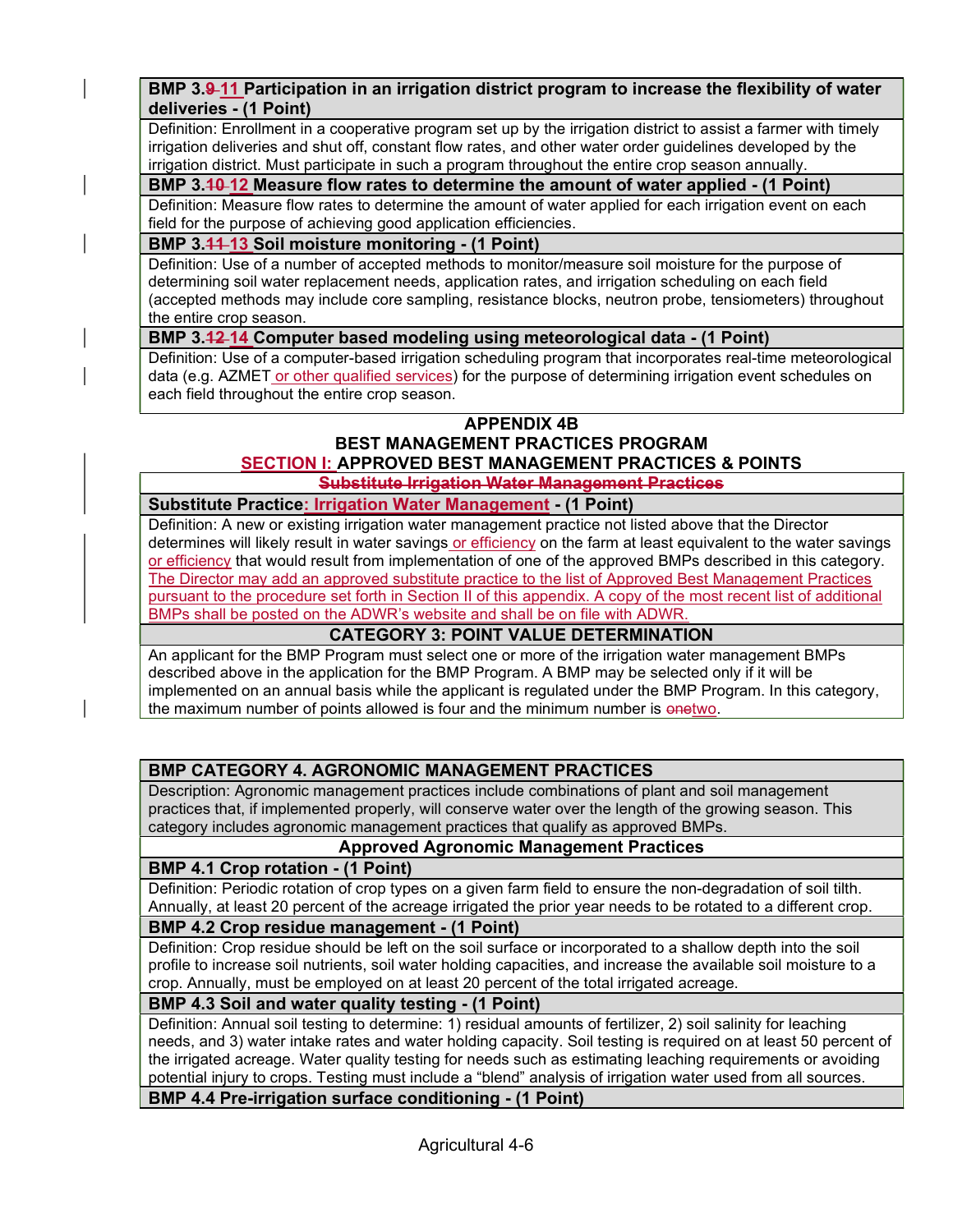Definition: Mechanical means (i.e. driving rows, soil torpedoes, etc.) by which rows or borders are prepared prior to an initial irrigation to smooth flow of water to avoid unwanted deep percolation during dry conditions or to enhance water advancement rates. Annually, must be used on at least 20 percent of irrigated acreage.

#### BMP 4.5 Transplants - (1 Point)

Definition: Use of established seedlings transplanted into a field. This practice eliminates excessive applications of water to germinate crops in the field from seeds. Annually, must be used on at least 20 percent of irrigated acreage.

## BMP 4.6 Mulching - (1 Point)

Definition: Use of organic matter (apart from or in addition to crop residues) or plastic sheets to cover plant beds (plastic mulch) and/or use of plastic material laid over hoops suspended above the plant beds (floatable row covers) to reduce evaporation losses. Annually, must be used on at least 20 percent of irrigated acreage.

## BMP 4.7 Shaping furrow or bed - (1 Point)

Definition: Use of mechanical means such as a row former to make the bed profile shallower to minimize time of infiltration and minimize the wetted surface area along the rows. Annually, must be used on at least 20 percent of irrigated acreage.

## BMP 4.8 Planting in bottom of furrow, bed, or border - (1 Point)

Definition: Practice of planting in the bottom of the furrow, bed, or border -as opposed to planting along the top of the formed irrigation rows and beds to minimize impacts of salt build up and wetting (subbing) requirements for germination. Annually, must be used on at least 20 percent of irrigated acreage.

## APPENDIX 4B

# BEST MANAGEMENT PRACTICES PROGRAM SECTION I: APPROVED BEST MANAGEMENT PRACTICES & POINTS

BMP 4.9 Chemical maintenance of trickle irrigation system – (1 Point)

Definition: Chemical usage in a trickle irrigation system to control or eliminate calcification and/or organic growth in the system. Annually, must be used on at least 20 percent of irrigated acreage.

## BMP 4.910 Use of polyacrylamide in applied irrigation - (1 Point)

Definition: Improving irrigation efficiency by applying polyacrylamide to the irrigation water. This compound is a flocculating agent which removes suspended soil from the water and allows the soil to stay in place, reducing soil erosion in the furrow or border and improving the soil uptake of water.

If BMP 2.6 was selected in Category 2, then this practice of application of polyacrylamide may not be selected for Category 4.

#### Substitute Practice: Agronomic Management (1 Point)

Definition: A new or existing agronomic management practice not listed above that the Director determines will likely result in water savings or efficiency on the farm at least equivalent to the water savings or efficiency that would result from implementation of one of the approved BMPs described in this category. The Director may add an approved substitute practice to the list of Approved Best Management Practices pursuant to the procedure set forth in Section II of this appendix. A copy of the most recent list of additional BMPs shall be posted on the ADWR's website and shall be on file with ADWR.

## CATEGORY 4: POINT VALUE DETERMINATION

An applicant for the BMP Program must select one or more of the agronomic management BMPs described above in the application for the BMP Program. A BMP may be selected only if it will be implemented on an annual basis while the applicant is regulated under the BMP Program. In this category, the maximum number of points allowed is four and the minimum number is enetwo.

## APPENDIX 4B

## BEST MANAGEMENT PRACTICES PROGRAM SECTION II: PROCEDURE FOR ADDING A BEST MANAGEMENT PRACTICE TO THE LIST OF APPROVED BEST MANAGEMENT PRACTICES

An applicant for or participant in the Best Management Practices Program may apply to the Director to implement a Substitute Practice, as described in each BMP Category in Section I of this appendix. Upon receipt of an application, the Director shall review the application and may